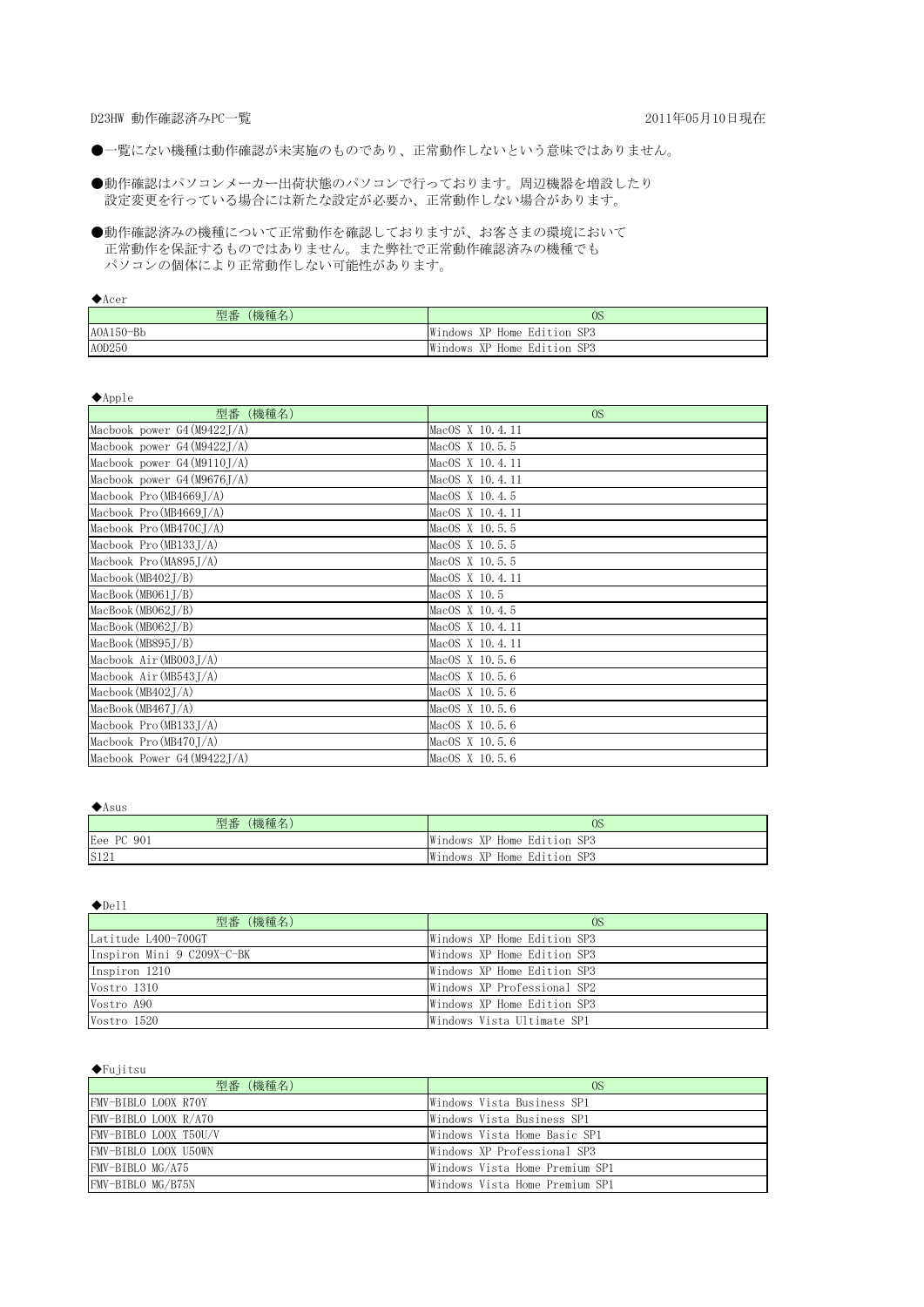| FMV-BIBLO MG55U      | Windows Vista Home Basic SP1   |
|----------------------|--------------------------------|
| FMV-BIBLO MG70W      | Windows Vista Home Premium SP1 |
| FMV-BIBLO MG75S      | Windows XP Home Edition SP3    |
| FMV-BIBLO NB55UD     | Windows Vista Home Premium SP1 |
| FMV-BIBLO NB75J      | Windows XP Home Edition SP3    |
| FMV-BIBLO NB80L      | Windows XP Professional SP3    |
| FMV-BIBLO NF40U/V    | Windows Vista Home Basic SP1   |
| FMV-BIBLO NX50J      | Windows XP Home Edition SP3    |
| FMV-BIBLO NX70L/W    | Windows XP Home Edition SP3    |
| FMV-BIBLO NX70W/D    | Windows Vista Home Premium SP1 |
| FMV-BIBLO NX90X      | Windows Vista Home Premium SP1 |
| FMV-BIBLO NX95T/D    | Windows XP Home Edition SP3    |
| FMV-LUB50            | Windows Vista Home Premium SP1 |
| FMV-STYLISTIC TB10/B | Windows XP Tablet PC Edition   |

## $\blacklozenge$ GATEWAY

| (機種名)<br>型番 | 0S                             |
|-------------|--------------------------------|
| $M - 2422j$ | Windows Vista Home Premium SP1 |
| MT3303j     | Windows Vista Home Premium SP1 |
| T1409j      | Windows Vista Home Premium SP1 |

#### ◆Hewlett Packard

| <b>STARK ROBERT</b><br>$\mathbf{L}$<br>型番<br>機種名 | $\sim$ $\sim$<br>OS                                            |
|--------------------------------------------------|----------------------------------------------------------------|
| .17AV<br>PCA1<br>nx6120<br>$\Delta$<br>.         | SP <sub>3</sub><br>⊣W⊺<br>Edition<br>ndows<br>Home<br>.<br>777 |

#### $\blacklozenge$ HP

| 型番 (機種名)             | <sub>OS</sub>                  |
|----------------------|--------------------------------|
| compaq 2133 mini     | Windows Vista Home Basic SP1   |
| Compaq nx4800/CT     | Windows XP Professional SP3    |
| Compaq nx9010        | Windows XP Professional SP3    |
| Pavilion dv2500t     | Windows Vista Ultimate x64     |
| Pavilion dv2605/CT   | Windows Vista Home Premium SP1 |
| Pavilion dv2705/CT   | Windows Vista Home Basic SP1   |
| Pavilion dy9000      | Windows Vista Home Premium SP1 |
| Pavilion dv9200/CT   | Windows Vista Home Premium SP1 |
| G60 Notebook PC      | Windows Vista Home Basic SP1   |
| HP 2140 Mini-Note PC | Windows XP Home Edition SP2    |

#### ◆HITACHI

| (機種名)<br>型番               | 0S                             |
|---------------------------|--------------------------------|
| Prius Gear 150H           | Windows XP Home Edition SP3    |
| Prius Note PN34K5T        | Windows Vista Home Basic SP1   |
| Prius Note type K PN35K5T | Windows Vista Home Premium SP1 |

◆IBM

| (機種名)<br>型番  | 0S                          |
|--------------|-----------------------------|
| Thinkpad X31 | Windows XP Professional SP3 |
| Thinkpad T60 | Windows XP Professional SP3 |

## ◆KOHJINSHA

| <b>CENTAL</b><br>型番<br>'機種名 | $\sim$<br>və                                                                                                                 |
|-----------------------------|------------------------------------------------------------------------------------------------------------------------------|
| SX3KP06MA<br>-UOMA          | $\alpha$ rn<br>.<br><b>STATE</b><br>ı w<br>Premium<br>OWS<br>Home<br>-ndc<br>- SP1<br>$\sim$ + $\prime$<br>5 L Z<br><b>.</b> |

◆Lenovo

| (機種名)<br>型番   | <sub>OS</sub>              |
|---------------|----------------------------|
| Thinkpad R60e | Windows Vista Business SP1 |
| Thinkpad X60  | Windows Vista Business SP1 |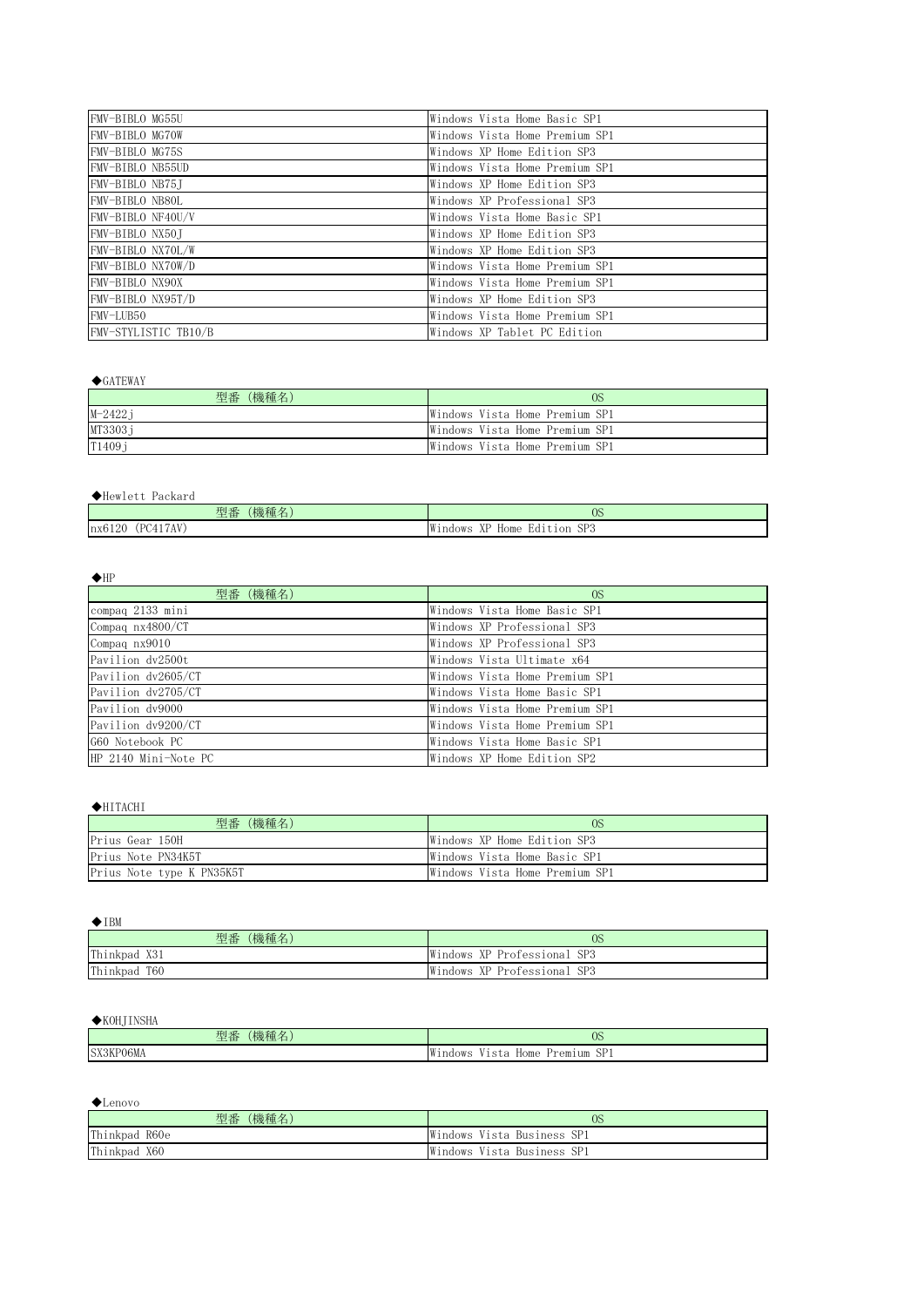| $\blacklozenge$ NEC   |                                |
|-----------------------|--------------------------------|
| 型番 (機種名)              | 0 <sub>S</sub>                 |
| Lavie C LC900JG       | Windows Vista Home Premium SP1 |
| LaVie C LC950HT       | Windows Vista Ultimate SP1     |
| LaVie C LC950/M       | Windows Vista Home Premium SP1 |
| LaVie G LG22NRBGG     | Windows XP Home Edition SP3    |
| LaVie J LJ700/L       | Windows Vista Home Premium SP1 |
| LaVie J LI700/HH      | Windows Vista Home Premium SP1 |
| LaVie L LL350         | Windows XP Home Edition SP3    |
| LaVie L LL570/HG      | Windows Vista Home Premium SP1 |
| LaVie L LL750AD       | Windows XP Home Edition SP3    |
| LaVie L LL770CD       | Windows XP Home Edition SP3    |
| LaVie L LL550/M       | Windows Vista Home Premium SP1 |
| LaVie L LL970HG       | Windows Vista Home Premium SP1 |
| LaVie S LS500AD       | Windows XP Professional SP3    |
| VersaPro VA85JAFZAEAB | Windows XP Professional SP3    |

#### ◆Panasonic

| 型番 (機種名)      | <sub>0</sub> S                 |
|---------------|--------------------------------|
| CF-F8EWJJJR   | Windows Vista Business SP1     |
| CF-R6MW4AJR   | Windows Vista Business SP1     |
| CF-T5AW1PJR   | Windows Vista Business SP1     |
| CF-W2DW1AXR   | Windows XP Professional SP3    |
| CF-W5KW8AXR   | Windows XP Professional SP3    |
| CF-W5LW8AXR   | Windows XP Professional SP3    |
| $CF-Y2EW1AXR$ | Windows XP Professional SP3    |
| CF-Y7AWDBJR   | Windows Vista Business SP1     |
| CF-Y7AWDPJR   | Windows Vista Business SP1     |
| CF-N9 TYCADR  | Windows 7 Professional (32bit) |
| CF-S10AYADR   | Windows 7 Professional (32bit) |

# ◆SOTEC

| (機種名)<br>型番     | 0S                             |
|-----------------|--------------------------------|
| WinBook DN3000  | Windows Vista Home Basic SP1   |
| WinBook DN5020  | Windows Vista Home Premium SP1 |
| WinBook WD311   | Windows XP Home Edition SP3    |
| WinBook WH5514P | Windows Vista Home Premium SP1 |

## ◆Sony

| 型番(機種名)       | OS                             |
|---------------|--------------------------------|
| PCG-TR5B      | Windows XP Home Edition SP3    |
| $PCG-V505G/B$ | Windows XP Home Edition SP3    |
| VGN-A61B      | Windows XP Home Edition SP3    |
| VGN-A62B      | Windows XP Home Edition SP3    |
| $VGN-A63$     | Windows XP Home Edition SP3    |
| VGN-AR50B     | Windows XP Home Edition SP3    |
| VGN-AR73DB    | Windows Vista Home Premium SP1 |
| VGN-AS33B     | Windows XP Home Edition SP3    |
| VGN-AW80S     | Windows Vista Home Premium SP1 |
| VGN-B90PS     | Windows XP Professional SP3    |
| VGN-BX4KANB   | Windows Vista Business SP1     |
| VGN-BX90S     | Windows XP Home Edition SP3    |
| VGN-BZAANS    | Windows Vista Business SP1     |
| VGN-C50HB/W   | Windows Vista Home Basic SP1   |
| VGN-C51HA     | Windows Vista Home Basic SP1   |
| $VCN-C51HB$   | Windows Vista Home Basic SP1   |
| VGN-C61HB     | Windows Vista Home Basic SP1   |
| $VGN-F91B/B$  | Windows XP Home Edition SP3    |
| $VGN-FJ21B/L$ | Windows XP Home Edition SP3    |
| $VGN-FS51B$   | Windows XP Home Edition SP3    |
| VGN-FT50B     | Windows XP Home Edition SP3    |
| VGN-FT53DB    | Windows Vista Home Premium SP1 |
| VGN-FW30B     | Windows XP Home Edition SP3    |